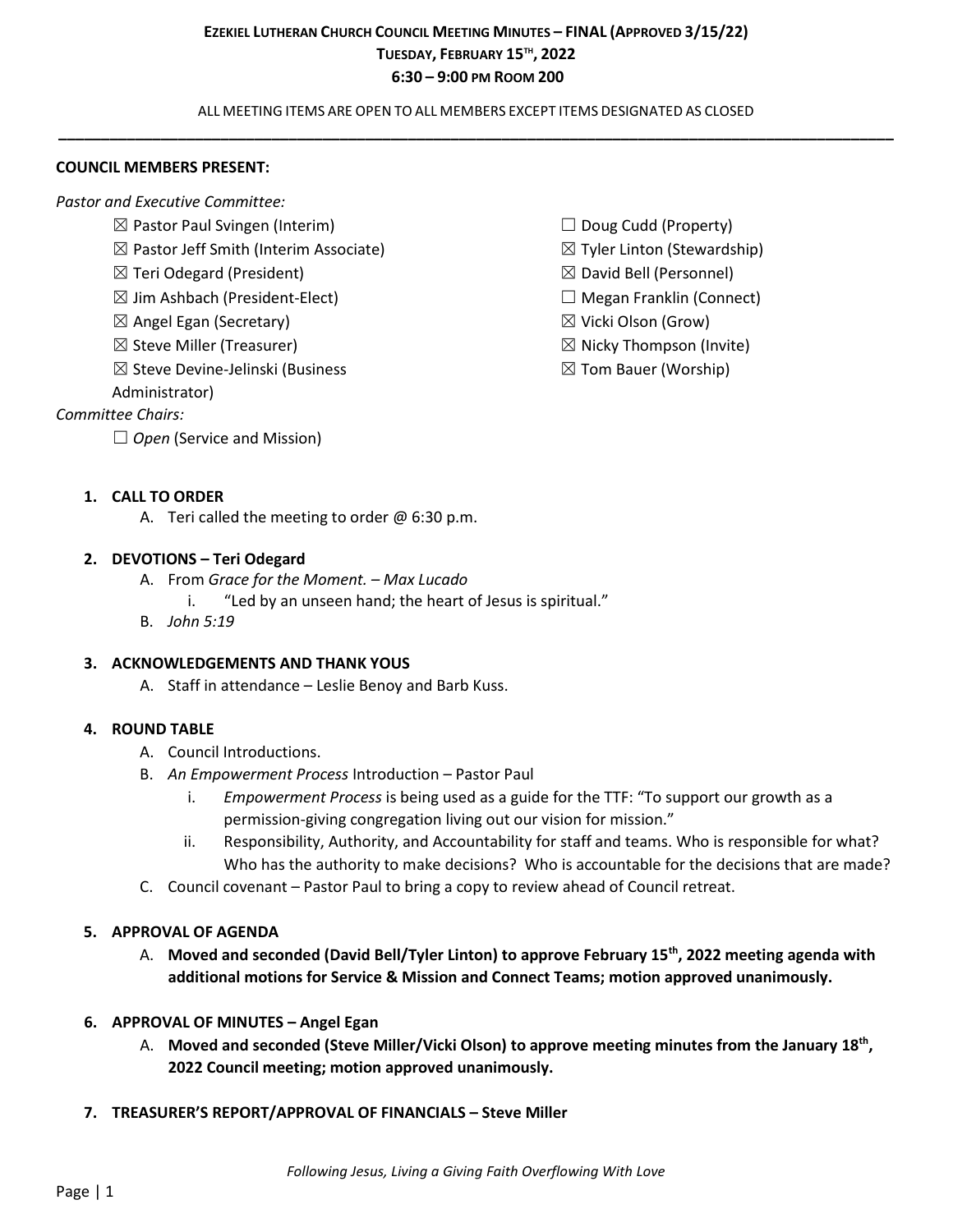ALL MEETING ITEMS ARE OPEN TO ALL MEMBERS EXCEPT ITEMS DESIGNATED AS CLOSED **\_\_\_\_\_\_\_\_\_\_\_\_\_\_\_\_\_\_\_\_\_\_\_\_\_\_\_\_\_\_\_\_\_\_\_\_\_\_\_\_\_\_\_\_\_\_\_\_\_\_\_\_\_\_\_\_\_\_\_\_\_\_\_\_\_\_\_\_\_\_\_\_\_\_\_\_\_\_\_\_\_\_\_\_\_\_\_\_\_\_\_\_\_\_\_\_\_\_**

- A. **Moved and seconded (Steve Miller/Tom Bauer) to approve the January 2022 Treasurer's Report; motion passed unanimously.**
- B. General Fund 2022 Monthly Summary:
	- i. Ezekiel uses an actual vs. accrual basis of accounting.
	- ii. Income was extremely high in January as several families paid their yearly pledge.
	- iii. January expenses reflect approximately \$13,000 under budget due to change in payroll timing.
		- a. With approval from personnel, a switch was made to biweekly payroll vs. semi-monthly at the beginning of 2022 as a more efficient way to handle hourly employee payroll. Employees will receive 26 checks per year vs. 24.
		- b. Because of this change, January only reflected one actual payroll period.
		- c. Most months will have two pay periods; two months during the year will have three pay periods.
	- iv. Rental units:
		- a. Rental payments were received in February vs January.
		- b. Paid full year of property taxes (\$10,679).

| January Income    | \$76,481 |
|-------------------|----------|
| January Expenses  | \$44,134 |
| January Cash Flow | \$32,347 |

C. General Fund 2022 – YTD Summary:

| 2022 YTD Income    | \$76,481   |
|--------------------|------------|
| 2022 YTD Expenses  | (544, 134) |
| 2022 YTD Cash Flow | \$32,347   |

D. General Fund Balance with Retained Income – YTD Summary:

| 2022 YTD Fund Balance | $\frac{1}{2}$ \$ 167,127 |
|-----------------------|--------------------------|
|                       |                          |
|                       |                          |
|                       |                          |

#### E. Checking Balance:

| January Checking Balance | $\frac{1}{2}$ \$ 253,601 |
|--------------------------|--------------------------|
|                          |                          |

#### F. Mortgage Summary:

| Mortgage Loan Balance | $\frac{1}{2}$ \$ 567,113 |
|-----------------------|--------------------------|
|                       |                          |

### G. Total Endowments & Other Investments:

| Total Endowments & Other Investments | \$910,156 |
|--------------------------------------|-----------|
|                                      |           |

*Following Jesus, Living a Giving Faith Overflowing With Love*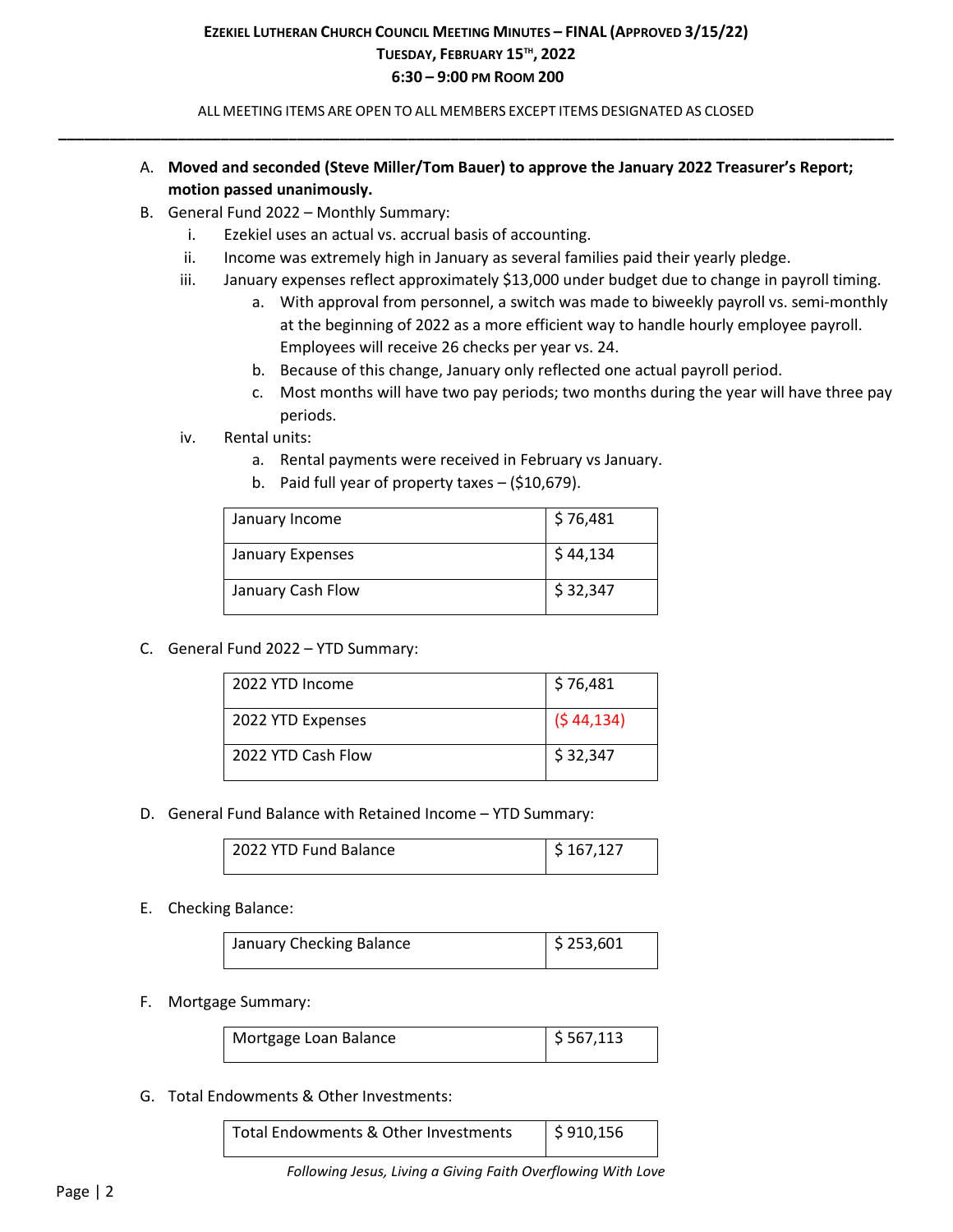ALL MEETING ITEMS ARE OPEN TO ALL MEMBERS EXCEPT ITEMS DESIGNATED AS CLOSED **\_\_\_\_\_\_\_\_\_\_\_\_\_\_\_\_\_\_\_\_\_\_\_\_\_\_\_\_\_\_\_\_\_\_\_\_\_\_\_\_\_\_\_\_\_\_\_\_\_\_\_\_\_\_\_\_\_\_\_\_\_\_\_\_\_\_\_\_\_\_\_\_\_\_\_\_\_\_\_\_\_\_\_\_\_\_\_\_\_\_\_\_\_\_\_\_\_\_**

- H. Shine the Light! Campaign
	- i. The Shine the Light! appeal campaign began in 2019 with a goal of \$840,000.
	- ii. Funds are divided among:
		- a. Mortgage: 75%
		- b. Ministry: 15%
			- Ministry funds are used to launch new staff and programs/initiatives.
		- c. Mission: 10%
	- iii. Pledges committed as of 1/31/2022: \$ 530,178 with 48 families pledging.
	- iv. As of 1/31/2022, 69% of the appeal is complete; 76% of pledges (\$ 405,355) have been received.

### **8. MINISTRY TEAM REPORTS**

# **\*Information reflected is summarized/extrapolated from ministry team reports received ahead of the February 15th council meeting.**

- A. Personnel: David Bell
	- i. Personnel Team met on Thursday, February  $10<sup>th</sup>$ .
	- ii. Diane Bjornstal provided an overview of the status of the Transition Task Force (TTF). a. The committee discussed ways the Personnel Committee could support this work.
	- iii. The committee reviewed and clarified the supervisory duties for program staff.
	- iv. The committee discussed support to add a maximum of 5 days paid time off if an employee tests positive for COVID.
		- a. Jacob's Ladder and Ezekiel staff would be eligible.
		- b. The additional time off would only be approved if the staff member tests positive and needs to quarantine. The employee would not be eligible to take this time off if a spouse, child, or other member of the household tests positive.
		- c. The time could only be used during the public health's recommended quarantine.
- B. Stewardship: Tyler Linton
	- i. The Stewardship Team met briefly in person on Sunday, February  $6<sup>th</sup>$ .
	- ii. Team discussed the possibility of promoting March as Stewardship Awareness and Volunteerism month to coincide with the roll out of the new PushPay system.
		- a. During March we would plan weekly communications in front of the members during service and or in between services. First message would highlight the new PushPay software and what it will allow Ezekiel to accomplish with regards to electronic giving, meeting coordination, information dissemination, volunteering opportunities, etc.
		- b. Other direct communications to members might include featuring the Endowment and Mission and Service Teams and their activities and initiatives, as well as all or select teams and our groups (Altar Guild) in dire need of new or additional volunteers.
		- c. The month could end with a Volunteer Sign Up Sunday for members, with donuts and coffee. Format could be in the form of a Volunteer Opportunity Fair with representatives from the various teams and groups available to address questions in person.
		- *Following Jesus, Living a Giving Faith Overflowing With Love* d. Team spoke to Steve Miller and Steve D-J about the plan, as well as Council President Teri Odegard. All agreed such a plan is worth doing at this point in time. Details to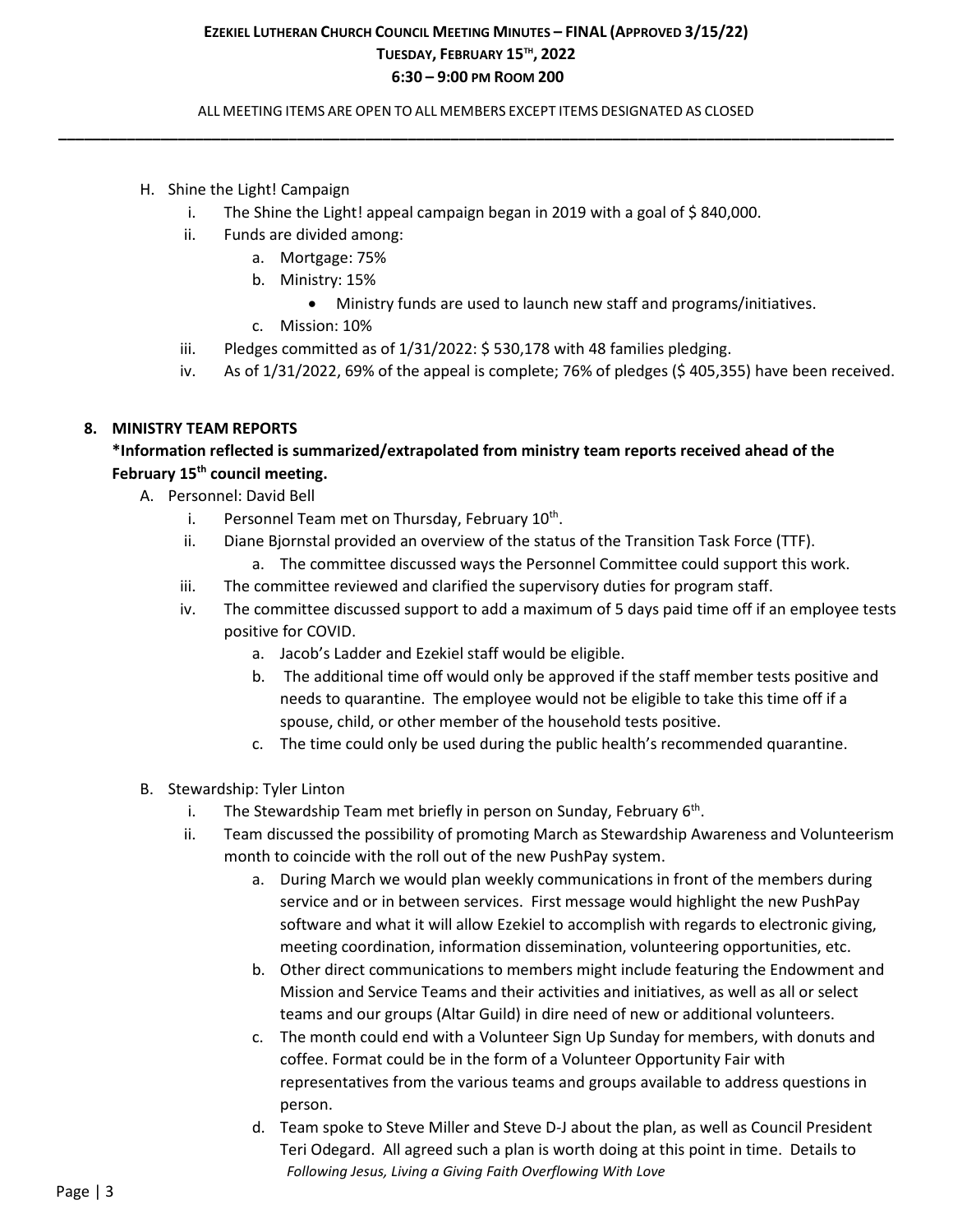ALL MEETING ITEMS ARE OPEN TO ALL MEMBERS EXCEPT ITEMS DESIGNATED AS CLOSED **\_\_\_\_\_\_\_\_\_\_\_\_\_\_\_\_\_\_\_\_\_\_\_\_\_\_\_\_\_\_\_\_\_\_\_\_\_\_\_\_\_\_\_\_\_\_\_\_\_\_\_\_\_\_\_\_\_\_\_\_\_\_\_\_\_\_\_\_\_\_\_\_\_\_\_\_\_\_\_\_\_\_\_\_\_\_\_\_\_\_\_\_\_\_\_\_\_\_**

> follow. The committee would like input from Pastors Paul and Jeff on the idea and welcomed other suggestions from Council.

- Pastor Paul suggested waiting until the six weeks during the season of Easter leading up to Pentecost to promote it as a time of celebration. It would also give more time to think about the best messaging method to reach the most people.
- Council representatives were asked to go to their committees to discuss their needs and best ideas to promote their individual missions; will bring back to Council in March.
- e. Also would like to involve youth and identify methods to reach our "virtual" congregation.
- iii. New appeal to begin later this summer. Will begin to think about planning in the coming months.
- C. Connect: Megan Franklin
	- i. Connect Team met February  $14<sup>th</sup>$ .
	- ii. Pen Pals
		- a. 13 adults are signed up so far to participate. Plan in place to supply a 5th grade Sunday school class with writing prompts and labeled, stamped envelopes to mail the first letter in. If successful, plan is to move on to adding younger grades.
	- iii. Volunteers of the Year
		- a. The 2021 Volunteers of the year, Rory Opatz & Jenna Juetten, were selected at a previous Connect meeting. They were recognized at service, awarded certificates and the plaque is currently being engraved.
		- b. 2022 Volunteers of the Year will be nominated this fall, so keep an eye out for possible nominees!
	- iv. Relay for Life
		- a. Relay for Life will be Friday, April 1st at the River Falls High School.
		- b. Ezekiel's team raised \$4,361 at its previous event. The plan is to do similar fundraisers this year by selling luminaries, flowers and butterflies to adorn the Fellowship Hall windows, hold a Penny War (Cats vs. Dogs), as well as individual relay team member Facebook fundraisers. A fundraiser will be planned at a future meeting for the night of the Relay that is in line with the theme of the event (which is has not yet been announced for this year).
		- **c. Moved and seconded (Steve Miller/Angel Egan) to approve Relay for Life fundraiser (Selling luminaries, flowers & butterflies after 3/20 and 3/27 services; motion passed unanimously.**
		- **d. Moved and seconded (Angel Egan/Vicki Olson) to approve Relay for Life Penny Wars fundraiser to run concurrently to above luminaries, flowers & butterflies sale; motion passed unanimously.**
		- *e. Amended motion via email on February 18th to include a Chili Cookoff Fundraiser on March 23rd during the Lenten Soup Supper, with proceeds benefiting Relay for Life (all other Lenten Soup Supper Donations will still be designated for Youth Programs as approved in the above motion); motion approved via majority email vote.*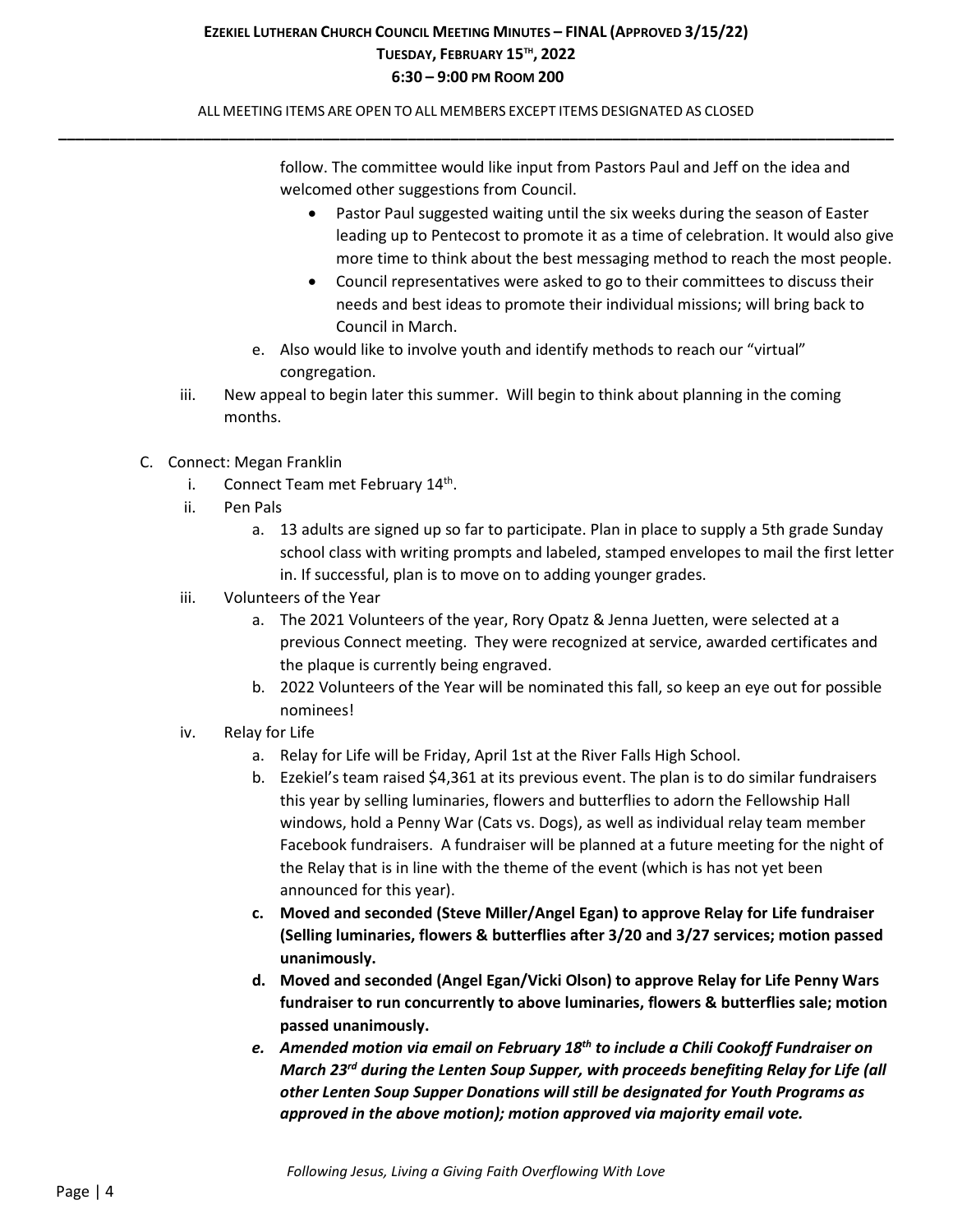## ALL MEETING ITEMS ARE OPEN TO ALL MEMBERS EXCEPT ITEMS DESIGNATED AS CLOSED **\_\_\_\_\_\_\_\_\_\_\_\_\_\_\_\_\_\_\_\_\_\_\_\_\_\_\_\_\_\_\_\_\_\_\_\_\_\_\_\_\_\_\_\_\_\_\_\_\_\_\_\_\_\_\_\_\_\_\_\_\_\_\_\_\_\_\_\_\_\_\_\_\_\_\_\_\_\_\_\_\_\_\_\_\_\_\_\_\_\_\_\_\_\_\_\_\_\_**

- v. Journey House
	- a. Ezekiel was originally signed up for the January Journey House meal, but it was cancelled.
	- b. We will cover the next meal scheduled for March  $7<sup>th</sup>$ .
	- c. May coordinate volunteers with another local church interested in helping but does not have enough volunteers on their own.
- vi. Donut Sunday
	- a. Motion to recommence Donut Sunday on March  $6<sup>th</sup>$  included in larger motion under business action items to once again offer meals/meals for youth fundraising opportunities.
- D. Invite: Nicky Thompson
	- i. Invite Committee met February  $8<sup>th</sup>$ .
	- ii. Discussion continued with Pastor Paul regarding 40 Days/40 Ways, lay visitation ministry plan, that has worked well in other congregations to cultivate fellowship. The plan to have groups meeting during Lent, with the specific purpose of cultivating fellowship.
		- a. Brainstormed Ezekiel members to contact and ask to be "hosts"; goal is to have 5-10 pairs of "hosts."
		- b. Training sessions for "hosts" tentatively set for February 22<sup>nd</sup>.
- E. Worship: Tom Bauer
	- i. Worship Committee met on February  $8<sup>th</sup>$ .
	- i. Future worship schedules: April  $10^{th}$  one service at 10:00am for Palm Sunday. Will revert to normal communion then. Instead of having an Easter vigil, a prayer vigil will take place on Saturday. The times and length of the vigil will be determined by the Prayer Team. Easter Sunday services will be held at the normal worship times.
	- ii. Committee discussed using LED or wax eternal flame. A unanimous decision was made to purchase and use wax candles.
	- iii. Committee discussed safety restrictions during Covid. It was determined that we will leave the seating and continue to monitor the case numbers. Keeping with current guidelines it was determined that masks are optional if fully vaccinated.
	- iv. Communion-to-Go: after worship members that wish to commune together can meet in the fireside room and take part in communion with others present.
	- v. The prayer team will be in the fireside room after worship for those who wish to meet with prayer team members.
	- vi. Organ survey was discussed; based on results, the recommendation is to repair the organ and ask that individuals who wish to donate help cover the \$33,000 estimated cost.
- F. Property: Doug Cudd
	- i. LED candles suggested at Christmas to avoid any wax spillage on pews.
	- ii. Awaiting pricing on bottle fillers for water fountains.
- G. Service and Mission: Open (Report from Michael Hofland)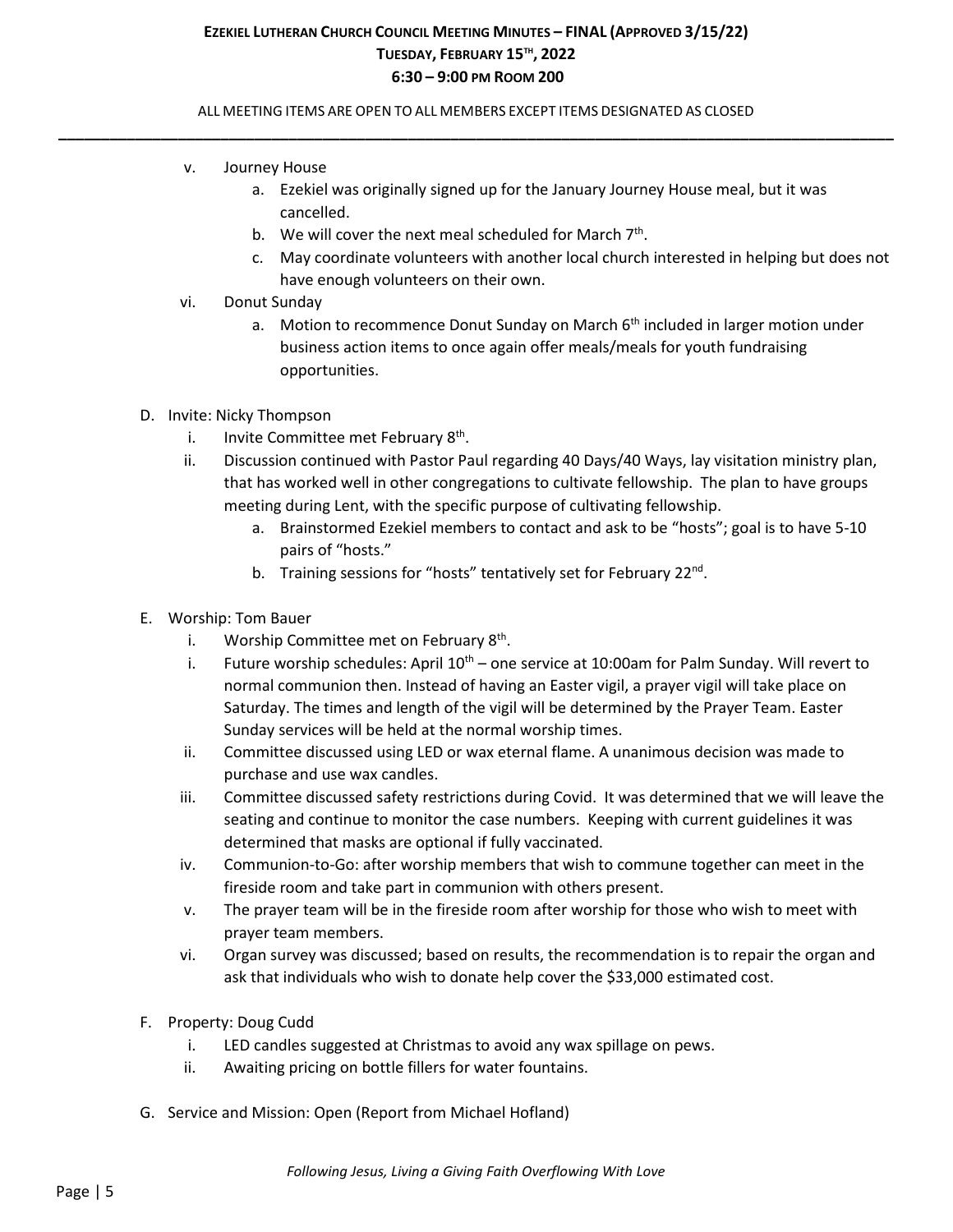ALL MEETING ITEMS ARE OPEN TO ALL MEMBERS EXCEPT ITEMS DESIGNATED AS CLOSED **\_\_\_\_\_\_\_\_\_\_\_\_\_\_\_\_\_\_\_\_\_\_\_\_\_\_\_\_\_\_\_\_\_\_\_\_\_\_\_\_\_\_\_\_\_\_\_\_\_\_\_\_\_\_\_\_\_\_\_\_\_\_\_\_\_\_\_\_\_\_\_\_\_\_\_\_\_\_\_\_\_\_\_\_\_\_\_\_\_\_\_\_\_\_\_\_\_\_**

- **i. Moved and seconded (Vicki Olson/David Bell) to approve Shirley DeMotts as Service and Mission Team Council representative, per the directive from the congregation during the January 30th annual meeting; motion passed unanimously.**
- H. Grow: Vicki Olson
	- i. Team has not yet met but has exchanged email communications regarding ongoing youth programming.
	- ii. **Moved and seconded (Vicki Olson/Jim Ashbach) to approve net proceeds received from Palm Sunday breakfast and Lenten soup suppers will support youth programming to be determined by the Grow Committee; motion passed unanimously.**
		- *a. Please reference Connect Committee notes regarding amended motion that impacts fund allocation for March 23rd Lenten Soup Supper (now Relay for Life Chili Cookoff Fundraiser).*
	- iii. Revised Lenten Soup Supper Schedule basis the February  $18<sup>th</sup>$  amended motion:
		- a. Council Ash Wednesday (March 2<sup>nd</sup>)
		- b. Stewardship (March  $9<sup>th</sup>$ )
		- c. Grow Committee (March  $16<sup>th</sup>$ )
		- d. Connect (March  $23^{rd}$  Relay for Life Chili Cookoff fundraiser)
		- e. Invite (March  $30<sup>th</sup>$ )
		- f. Service and Mission (April  $6<sup>th</sup>$ )
- I. Jacob's Ladder Report: Jim Ashbach
	- i. Butter braid fundraiser is this week due March  $10<sup>th</sup>$  and pickup is March  $24<sup>th</sup>$ . Signup sheet is in the church office.
	- ii. Jacob's Ladder will follow the school district's mask policy as it changes. Thus, will be pivoting to mask optional effecting February 28th.
	- iii. Preschool registration is in progress for 2022-2023 school year. Please share Jacob's Ladder information with anyone you think may be interested in enrolling!
		- a. Tuesday/Thursday class if full.
		- b. Monday/Wednesday/Friday class 4 spots open.
		- c. Tuesday/Wednesday/Thursday class 7 spots open.
	- iv. Amy Nelson continues to apply for monthly grants from Department of Children and Families (DCF).
		- a. Two categories are Staff Retention & Recruitment and Providing Quality Child Care.
		- b. Full time and part time childcare staff are receiving a WI Shares grant monthly on their checks (amounts determined by Amy Nelson and Steve Devine-Jelinski). This program runs until July 2022 and Amy will continue to apply as long as it is offered.

### **9. SENIOR PASTOR REPORT**

A. TTF is progressing well with each of the three focus teams doing their work well. Self-Study is now sending their questionnaire to all church teams, committees, boards, and groups that are part of the ongoing ministry here. Council (current and former members) will also be asked to complete a questionnaire relative to its functioning as the key leadership group in the congregation.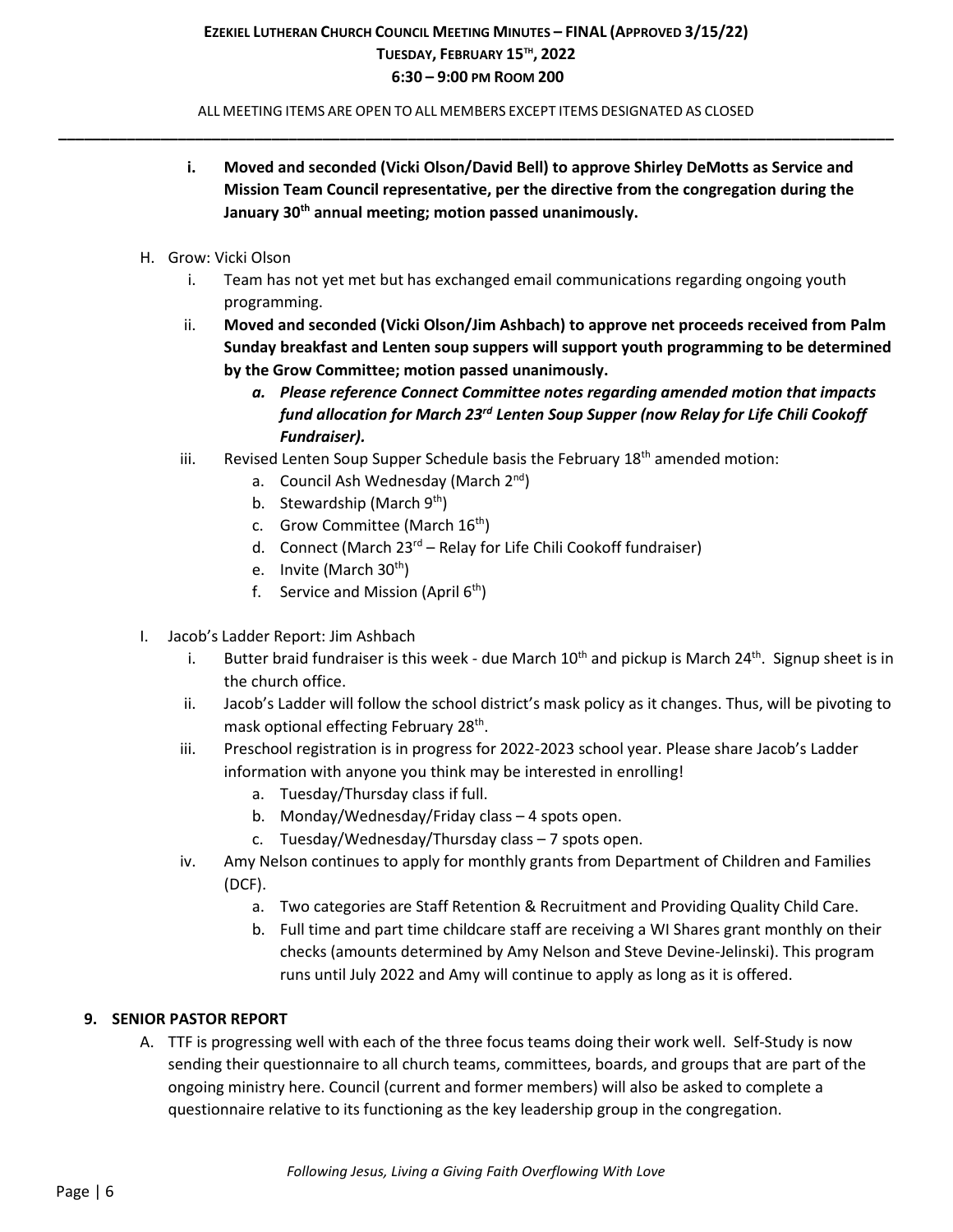ALL MEETING ITEMS ARE OPEN TO ALL MEMBERS EXCEPT ITEMS DESIGNATED AS CLOSED **\_\_\_\_\_\_\_\_\_\_\_\_\_\_\_\_\_\_\_\_\_\_\_\_\_\_\_\_\_\_\_\_\_\_\_\_\_\_\_\_\_\_\_\_\_\_\_\_\_\_\_\_\_\_\_\_\_\_\_\_\_\_\_\_\_\_\_\_\_\_\_\_\_\_\_\_\_\_\_\_\_\_\_\_\_\_\_\_\_\_\_\_\_\_\_\_\_\_**

- B. Our church staff is both functioning and well and relating well as a team. Staff interviews have been held and at next Tuesday's staff meeting, a member of the TTF Staffing Team will present a preliminary report of their findings insofar as the overall staff team and its current and past levels of functioning.
- C. A brief new Mission Statement has been proposed to the full TTF by the Mission/Vision team. We will continue to examine its appropriateness for the future once the data from the February  $27<sup>th</sup>$ Congregational Self-Study Survey has been received, tabulated, and initially assessed as to directions it might give towards a Vision for Mission.
- D. Congregational Self-Study Survey to be offered as a part of our Sunday morning worship services on February  $27<sup>th</sup>$ . Members not in attendance will receive a hard copy of the questionnaire by mail the following week.
- E. Lenten and Easter Services:
	- i. Ash Wednesday service on March 2<sup>nd</sup> is the beginning of our 2022 Lenten Journey. Ashes will be offered to those worshipping at the 7:00pm service. The  $1<sup>st</sup>$  of 6 "Conversations by the Cross" will be included in the service.
	- ii. Thanks to members who have agreed to participate in each of the six mid-week dramas. Each service will conclude with communion.
	- iii. On Palm Sunday, April  $10<sup>th</sup>$ , we will offer one Sunday morning service at 10:00am. We will be offering an interactive service between congregation and readers: Pilate, Judas, Peter and the Narrator. The service includes a Palm Sunday Palm Processional and Holy Communion.
	- iv. Maundy Thursday Holy Communion and stripping of the Altar.
	- v. Good Friday Tenebrae (readings from scripture and veiling of the cross).
	- vi. Holy Saturday Prayer Vigil (PM).
	- vii. Easter Sunday Festival Worship (two services).
- F. Then comes summer…

## **10. ASSOCIATE PASTOR REPORT**

- A. Pastor Jeff shared information on how he has been directing his time getting to know Ezekiel, its teams, and developing confirmation and youth programming with Ezekiel staff.
- B. Palm Sunday Breakfast?
- C. 2022 Confirmation/High School Summer trip preparations continue.
	- i. Held Christikon Trip Info/Fundraising Meeting.
- D. Final preparations underway for the  $9<sup>th</sup>$  graders to affirm their baptism; preparation classes have been held. Affirmation of Baptism service to be held on Sunday, March 6<sup>th</sup>.
- E. Exploring opportunities for Senior High ministry. Conducted survey of senior high youth about senior high ministry possibilities.
- F. Will work with Grow Committee to create a Child & Youth Protection Policy.
- G. Shared thoughts on what Ezekiel's ministry might look like post-COVID.
	- i. As our TTF team continues to do their work, all of us might do well to consider how to reach members (partners in ministry) and non-members, where they are at in their daily lives Monday-Sunday. If fewer people will return to Sunday worship, how do we help them experience and share God's grace and Good News where they are- at home, at work, in school, at sporting events, etc.?
	- ii. Maybe our new church app will be part of that. Maybe content on social media and YouTube will be part of that. Maybe we'll have other resources for people to practice their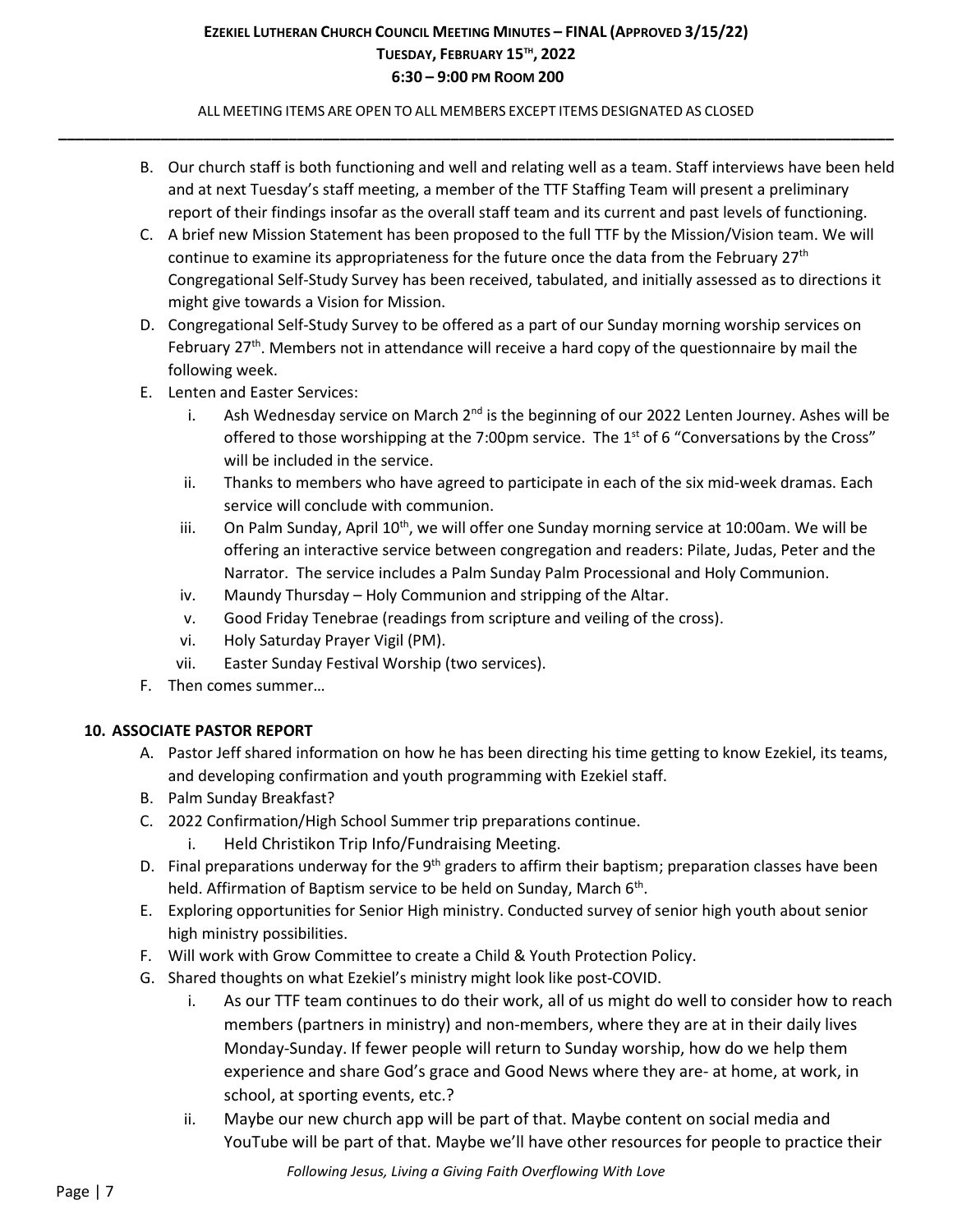ALL MEETING ITEMS ARE OPEN TO ALL MEMBERS EXCEPT ITEMS DESIGNATED AS CLOSED **\_\_\_\_\_\_\_\_\_\_\_\_\_\_\_\_\_\_\_\_\_\_\_\_\_\_\_\_\_\_\_\_\_\_\_\_\_\_\_\_\_\_\_\_\_\_\_\_\_\_\_\_\_\_\_\_\_\_\_\_\_\_\_\_\_\_\_\_\_\_\_\_\_\_\_\_\_\_\_\_\_\_\_\_\_\_\_\_\_\_\_\_\_\_\_\_\_\_**

> faith out in the world. Maybe we'll encourage households to gather in one another's homes to watch an online worship together or do a Bible study together with resources prepared by Ezekiel. We don't have all of the answers, but now is the perfect time to start experimenting with new ways of doing God's work in this place and this world.

H. **Pastor Jeff declared his annual housing allowance at \$3,750/month per IRS requirements; declaration accepted unanimously.**

### **11. BUSINESS ITEMS**

- A. Action:
	- **i. Moved and seconded (Tyler Linton/David Bell) to approve meal service/coffee hours during church fellowship and activities (including Rotary Breakfast) effective February 27th; motion passed unanimously.**
	- **ii. Moved and seconded (Tom Bauer/Vicki Olson) to approve switching mask policy to optional in the sanctuary during worship services effective Sunday, February 27th; motion passed unanimously.**
	- **iii. Moved and seconded (Tyler Linton/Nicky Thompson) to approve switching mask policy to optional in the Ezekiel building complex effective Sunday, February 27th; motion passed unanimously.**
	- **iv. Moved and seconded (Steve Miller/Jim Ashbach) to approve additional hours for Marci previously submitted/paid; motion passed unanimously.**
	- **v. Moved and seconded (Steve Miller/Tom Bauer) to approve Covid relief payments for Ezekiel staff as presented by the Personnel Committee (a maximum of five days paid time off if an employee tests positive for Covid on or after January 1, 2022, and up to and including June 30, 2022); motion passed unanimously.**

## B. Discussion:

- i. Organ repair/replace survey and recommendation from Worship Committee Tom Bauer
	- a. Majority came back responding that the organ should be fixed.
	- b. Individuals may be willing to donate.
	- c. Major overhaul is estimated at \$33,000. Going to be mid-summer before we would be able to schedule repair company; overhaul would be under warranty for five years.
	- d. Teams to review fundraising effort.
	- **e. Moved and seconded (Tom Bauer/Steve Miller) to overhaul the Ezekiel organ with Obermeyer Organ Company; motion approved unanimously.**
		- *Amended motion via email on February 27th for down payment approval of \$12,500 to Obermeyer Organ Company to hold a July 2022 service appointment (work is estimated to take approximately 10 weeks to complete); amended motion passed via majority email vote.*
- ii. Stewardship Month in March Tyler Linton (see Stewardship notes and discussion included above).
- iii. Sustainability Pledge Commitment Card from Gwen Conklin
	- a. Passed around pledge information. Will review and revisit in March; will invite Gwen to come discuss with Council.
- iv. Church directory
	- a. Currently scheduled for: